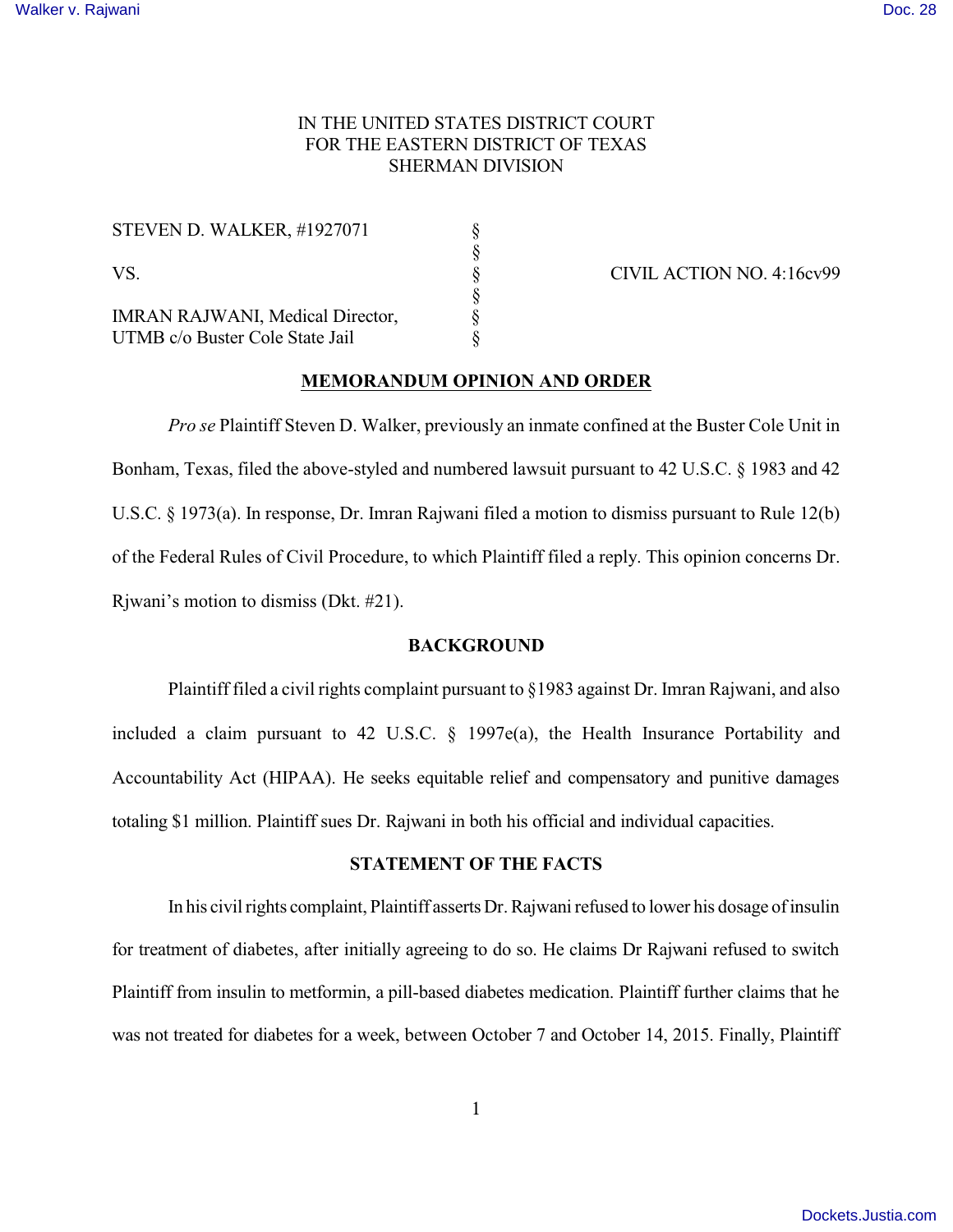alleges Dr. Rajwani refused to speak to him in private regarding his diabetes treatment, in violation of HIPAA. Plaintiff seeks equitable relief in the form of a full investigation and hearing, as well as compensatory and punitive damages.

### **REQUIREMENT TO EXHAUST REMEDIES**

The Prison Litigation Reform Act provides that prisoners are required to exhaust their administrative remedies before filing suit. *Jones v. Bock*, 549 U.S. 199, 202 (2007). Section §1997e(a) of 42 U.S.C. provides that "no action shall be brought with respect to prison conditions under Section 1983 of this title, or any other Federal law, by a prisoner confined in any jail, prison, or other correctional facility until such administrative remedies as are available are exhausted." The grievance must give the correctional authorities "fair notice" of the problem being complained of, such that these authorities have a fair opportunity to address the problem that will later form the basis of the lawsuit. *Johnson v. Johnson*, 385 F.3d 503, 516-17 (5th Cir. 2004). The Supreme Court stated that correctional authorities will not have a "fair opportunity" to consider the grievance unlessthe prisoner complies with the procedural rules – meaning that "proper" exhaustion, within the procedural rules laid out by the grievance system, is required. *Woodford v. Ngo*, 548 U.S. 81, 94 (2006); *Johnson v. Ford*, 261 F.App'x 752 (5th Cir. 2008).

Texas state prisons use a two-step formal grievance process. *Johnson*, 385 F.3d at 515. A Texas Department of Criminal Justice (TDCJ) prisoner must file a Step One Grievance within fifteen (15) days of the incident being grieved. *Id*., TDCJ Offender Orientation Handbook 74 (Jan. 2015), *available at* http://www.tdcj.state.tx.us/documents/Offender\_Orientation\_Handbook\_English.pdf. After receiving an adverse response from Step One grievance, the prisoner may then appeal via Step Two grievance within fifteen (15) days. *Johnson*, 385 F.3dd at 515. A prisoner must strictly adhere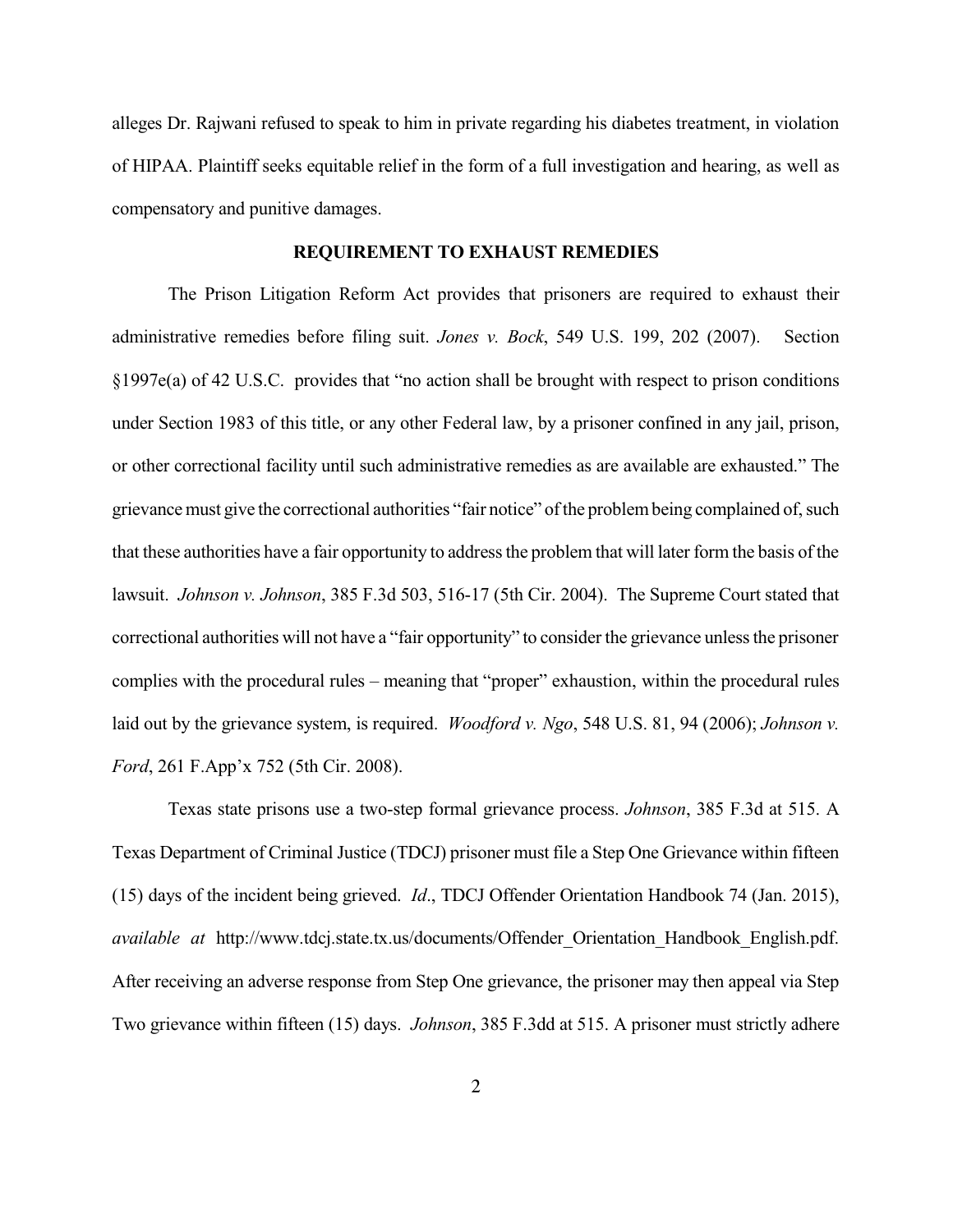to TDCJ grievance procedures to properly exhaust a claim. *Id*. Inmates may not present new issues at the Step Two level, but must present their claims at both Step One and Step Two levels. *Randle v. Woods*, 299 F. App'x 466 (5th Cir. 2008). Prisoners are limited to pursuing a single issue per grievance. *Id*., at 467 (noting that "Randle's complaint against Woods is raised for the first time in Randle's Step Two grievance, in violation of TDCJ requirements that only one issue per grievance be presented, and that each issue have been filed at Step One").

In this case, the record shows the response from prison officials to Step Two grievance:

A review of the Step 1 grievance and documentation was completed *regarding your request not to be seen by the provider* you saw on 10-7-15. An appellate review of the medical grievances and clinical records indicates you were given appropriate information in the Step 1 Response. Additionally, although you stated the date of your complaint[,] there is no evidence to support your complaint against the provider who saw you on that date. Documentation indicates you were seen in accordance with Correctional Managed Health Care Policy E-44.1 [pertains to the effort to ensure continuity of care upon the transfer of a prisoner from facility to facility]. No further action is warranted through the grievance process.

Dkt. #1-1 (emphasis added). Plaintiff's one issue in his grievance No. 2016022748 was that he wanted to be seen by a different doctor. Thus, Plaintiff failed to administratively exhaust the claims brought in this civil action, which were related, but separate from his desire to be seen by a different doctor. TDCJ instructs inmates that they must present only one issue per grievance. *Randle*, 299 F. App'x at 467. Because each of the four (4) claims Plaintiff makes herein were never processed through the prison grievance system as required, the complaint should be dismissed for failure to exhaust administrative remedies. 42 U.S.C. § 1997e(a).

## **MOTION TO DISMISS PURSUANT TO RULE 12(b)(1) and (6)**

Even if Plaintiff had properly exhausted his administrative remedies, motionsfiled under Rule 12(b)(1) allow a party to challenge the subject matter jurisdiction of the district court to hear a case.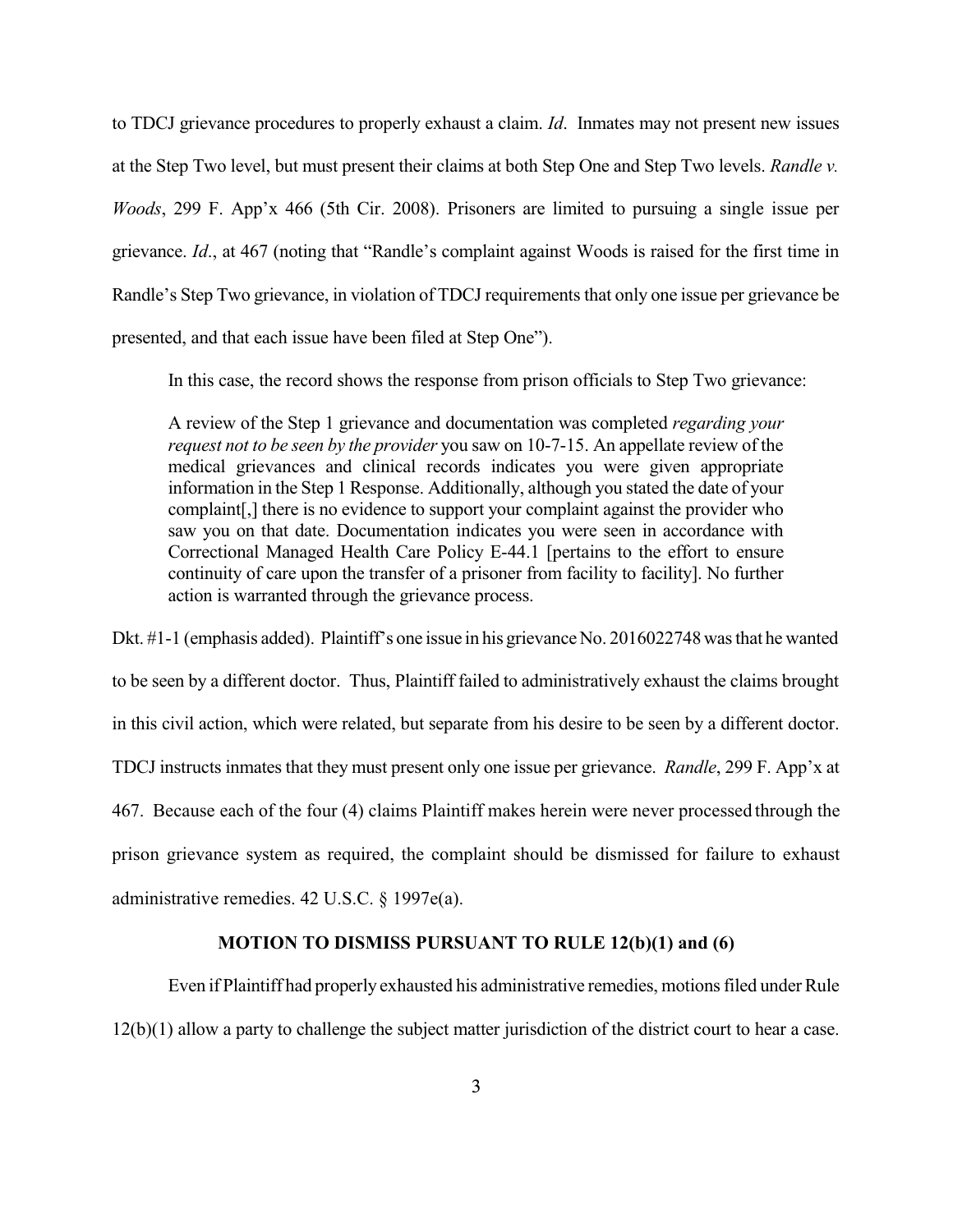Fed. R. Civ. P. 12(b)(1). Lack of subject matter jurisdiction may be found in any one of three instances: (1) the complaint alone; (2) the complaint supplemented by undisputed facts evidenced in the record; or (3) the complaint supplemented by undisputed facts plus the court's resolution of disputed facts. *Barrerra-Montenegro v. United States*, 74 F.3d 657, 659 (5th Cir. 1996). The burden of proof for a Rule  $12(b)(1)$  motion to dismiss is on the party asserting jurisdiction; thus, the plaintiff constantly bears the burden of proof that jurisdiction does, in fact, exist. *Ramming v. United States*, 281 F.3d 158, 161 (5th Cir. 2001). When a Rule 12b)(1) motion is filed in conjunction with other Rule 12 motions, as in this case, the court should consider the Rule 12(b)(1) jurisdictional attack before addressing any attack on the merits. *Id*.

Furthermore, Rule 12(b)(6) allows dismissal if a plaintiff fails "to state a claim upon which relief may be granted." Fed. R. Civ. P. 12(b)(6). "To survive a Rule 12(b)(6) motion to dismiss, the plaintiff must plead 'enough facts to state a claim to relief that is plausible on its face.'" *Severance v. Patterson*, 566 F.3d 490, 501 (5th Cir. 2009) (quoting *Bell Atlantic Corp. v. Twombly*, 550 U.S. 544 (2007)). The Supreme Court stated that Rule  $12(b)(6)$  must be read in conjunction with Rule 8(a), which requires "a short and plain statement of the claim showing that the pleader is entitled to relief." *Twombly*, 550 U.S. at 555.

Under Federal Rule of Civil Procedure 8(a)(2), a pleading must contain a "short and plain statement of the claim showing that the pleader is entitled to relief." *Ashcroft v. Iqbal*, 556 U.S. 662, 677-78 (2009). Rule 8 does not require "detailed factual allegations but it demands more than an unadorned, the-defendant-unlawfully-harmed-me accusation." *Id*. A pleading offering "labels and conclusions" or a "formulaic recitation of the elements of a cause of action" will not suffice, nor does a complaint suffice if it provides naked assertions that are devoid of further factual enhancement.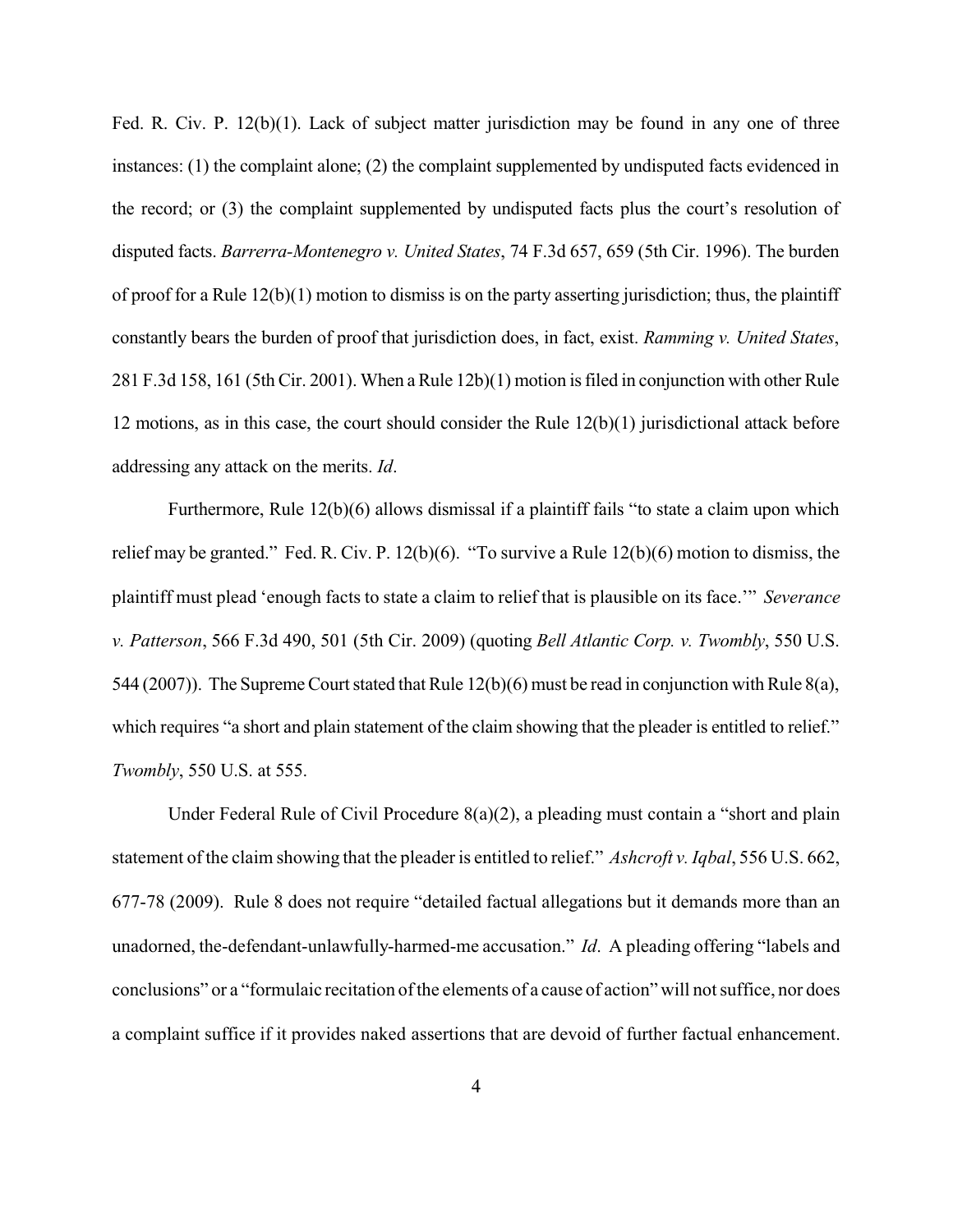*Id.* Thus, a complaint will survive a motion to dismiss if it contains "enough facts to state a claim to relief that is plausible on its face." *Twombly*, 550 U.S. at 570. A plaintiff meets this standard when he "pleads factual content that allows the court to draw the reasonable inference that the defendant is liable for the misconduct alleged." *Iqbal*, 556 U.S. at 678. A complaint may be dismissed if a plaintiff fails to "nudge [his] claims across the line from conceivable to plausible." *Id.* The distinction between merely being possible and plausible was reiterated by the Supreme Court in *Iqbal*, 556 U.S. at 678. A complaint that pleads facts "merely consistent with" a defendant's liability "stops short of the line between possibility and plausibility of 'entitlement to relief.'" *Id*.

If the facts alleged in a complaint "do not permit the court to infer more than the mere possibility of misconduct," a plaintiff has not shown entitlement to relief. *Id*. (citing Fed. R. Civ. P. 8(a)(2)). A factual allegation "merely creating a suspicion" that a plaintiff might have a right of action is insufficient. *Rios v. City of Del Rio, Tex.*, 444 F.3d 417, 421 (5th Cir. 2006). "The plausibility standard is not akin to a 'probability requirement,' but it asks for more than a sheer possibility that a defendant has acted unlawfully." *Iqbal*, 556 U.S. at 678. If the facts alleged in a complaint fail to permit the court to infer more than the mere possibility of misconduct, a plaintiff has not shown entitlement to relief. *Id*. (citing Fed. R. Civ. P. 8(a)(2)). Dismissal is proper if a complaint lacks a factual allegation regarding any required element necessary to obtain relief. *Rios*, 44 F.3d at 421.

In *Twombly*, the Supreme Court noted, "the tenet that a court must accept as true all of the allegations contained in a complaint is inapplicable to legal conclusions. Threadbare recitals of the elements of a cause of action, supported by mere conclusory statements, do not suffice." *Iqbal*, 556 U.S. at 678 (citing *Twombly*, 550 U.S. at 555).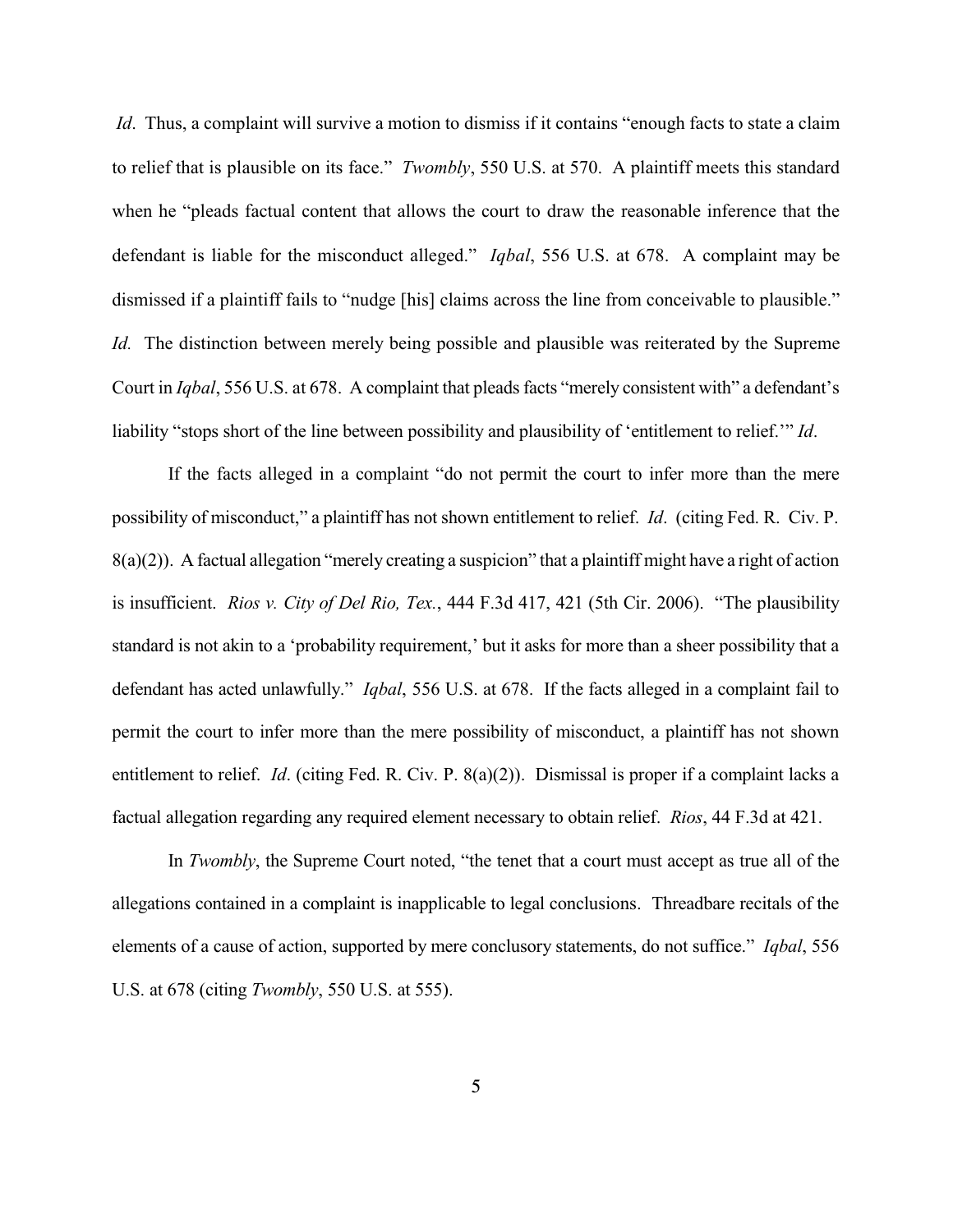# **ELEVENTH AMENDMENT IMMUNITY**

The Eleventh Amendment bars suit in federal court against a state, or its agencies or departments, regardless of the relief requested. *Pennhurst State Sch. & Hosp. v. Alderman*, 465 U.S. 89, 100 (1984). Neither Congress nor the State of Texas has waived Eleventh Amendment immunity regarding Section 1983. *Will v. Michigan Dept. of State Police*, 491 U.S. 58, 66 (1989) ("Congress, in passing § 1983, had no intention to disturb the States' Eleventh Amendment immunity."). A suit for damages against a state official in his official capacity is not a suit against that individual, but a suit against the state. *Hafer v. Melo*, 502 U.S. 21, 25 (1991).

In this case, Plaintiff's allegations concern matters within the scope of the employment of Dr. Rajwani as a state employee. Consequently, to the extent Plaintiff is suing him for money damages in his official capacity, the Eleventh Amendment bars these claims. Plaintiff's claims for money damages must be dismissed pursuant to Rule 12(b)(1) for lack of subject matter jurisdiction.

## **QUALIFIED IMMUNITY**

Dr. Rajwani also asserts he has qualified immunity for claims asserted against him in his individual capacity. The doctrine of qualified immunity protects government officials from liability for civil damages insofar as their conduct does not violate clearly-established statutory or constitutional rights about which a reasonable person would have known. It gives government officials breathing room to make reasonable, but mistaken judgments, and protects all but the plainly incompetent, or those who knowingly violate the law. *Thompson v. Mercer*, 762 F.3d 433, 436-37 (5th Cir. 2014) (citations omitted).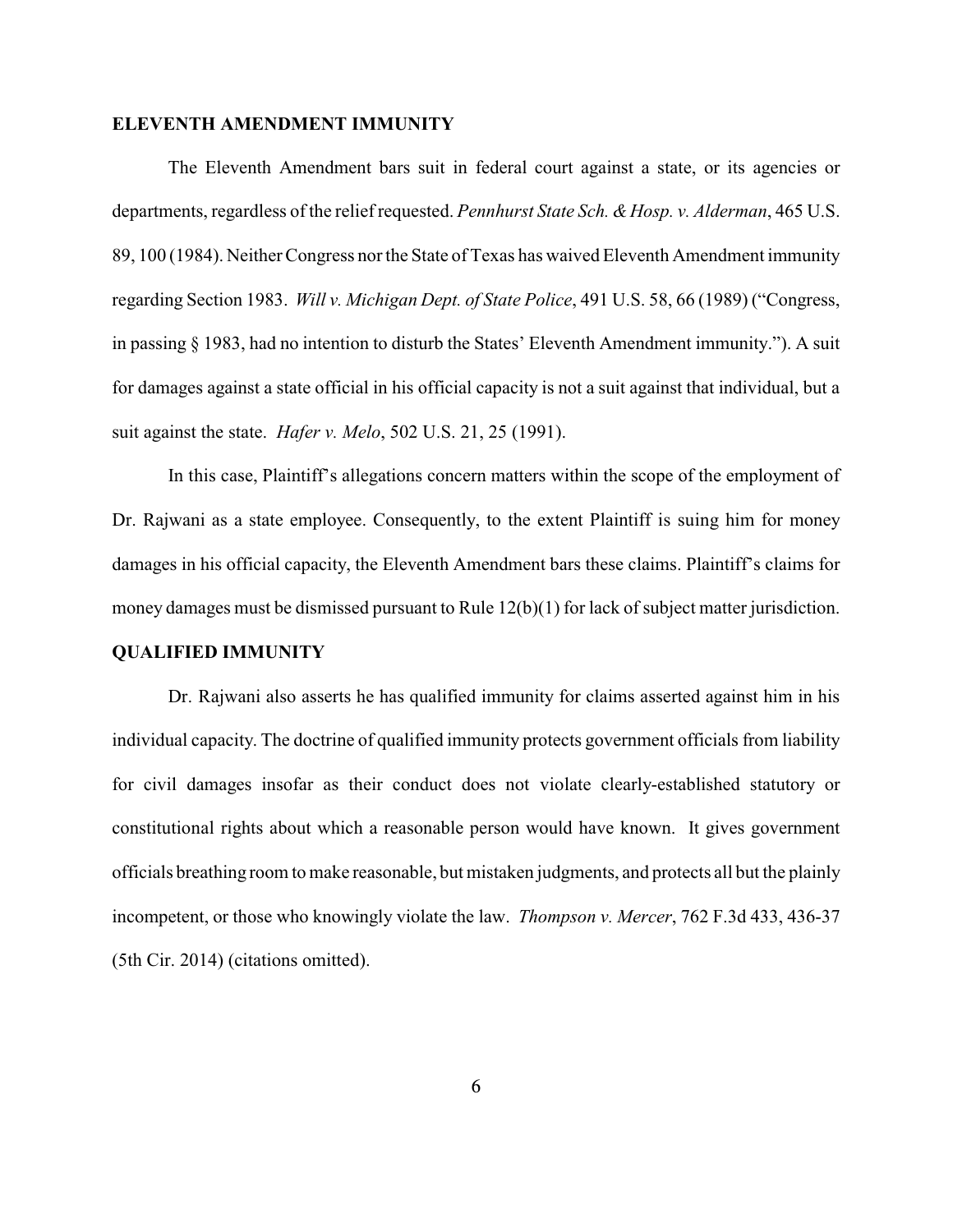To overcome the qualified immunity defense, the plaintiff must allege a violation of a constitutional right and show that the right was clearly established in the specific context of the case. *See Pearson v. Callahan*, 555 U.S. 223, 235-36 (2009). Since both prongs must be satisfied, the Supreme Court concluded that the sequence set forth in *Saucier* should no longer be regarded as mandatory. *Id*. at 236. If the court finds that an official's conduct does not violate a clearly established constitutional right, then qualified immunity applies, and no further analysis is required. *Id.* at 232. If, however, the court finds that the plaintiff has alleged the violation of a clearly established constitutional right, the court must proceed in determining if the defendant's action could reasonably have been thought consistent with that right. *Siegert v. Gilley*, 500 U.S. 226, 230 (1991).

In determining whether the defendant acted reasonably, the court looks to whether the defendants' actions were objectively reasonable in relation to the law as it existed at the time the conduct occurred and in light of the information the defendant possessed. *Mouille v. City of Live Oak*, 977 F.2d 924, 928 (5th Cir. 1993). Regardless of an official's mistaken assumptions or subjective motivations, he is entitled to qualified immunity if his conduct is determined to have been objectively reasonable. The Fifth Circuit stated:

[T]he court should ask whether the [defendants] acted reasonably under settled law in the circumstances, not whether another reasonable or more reasonable, interpretation of the events can be constructed . . . after the fact . . . . Even if law enforcement officials erred in [their conclusions], they would be entitled to qualified immunity if their decision was reasonable albeit mistaken. [Citations omitted.]

*Lampkin v. City of Nacogdoches*, 7 F.3d 430, 434-35 (5th Cir. 1993), *cert. denied sub nom*., *Vanover v. Lampkin*, 114 S. Ct. 1400 (1994). Similarly, in *Valencia v. Wiggins*, the Supreme Court held, "It is therefore irrelevant whether the defendants in this case acted with intent to injure as long as their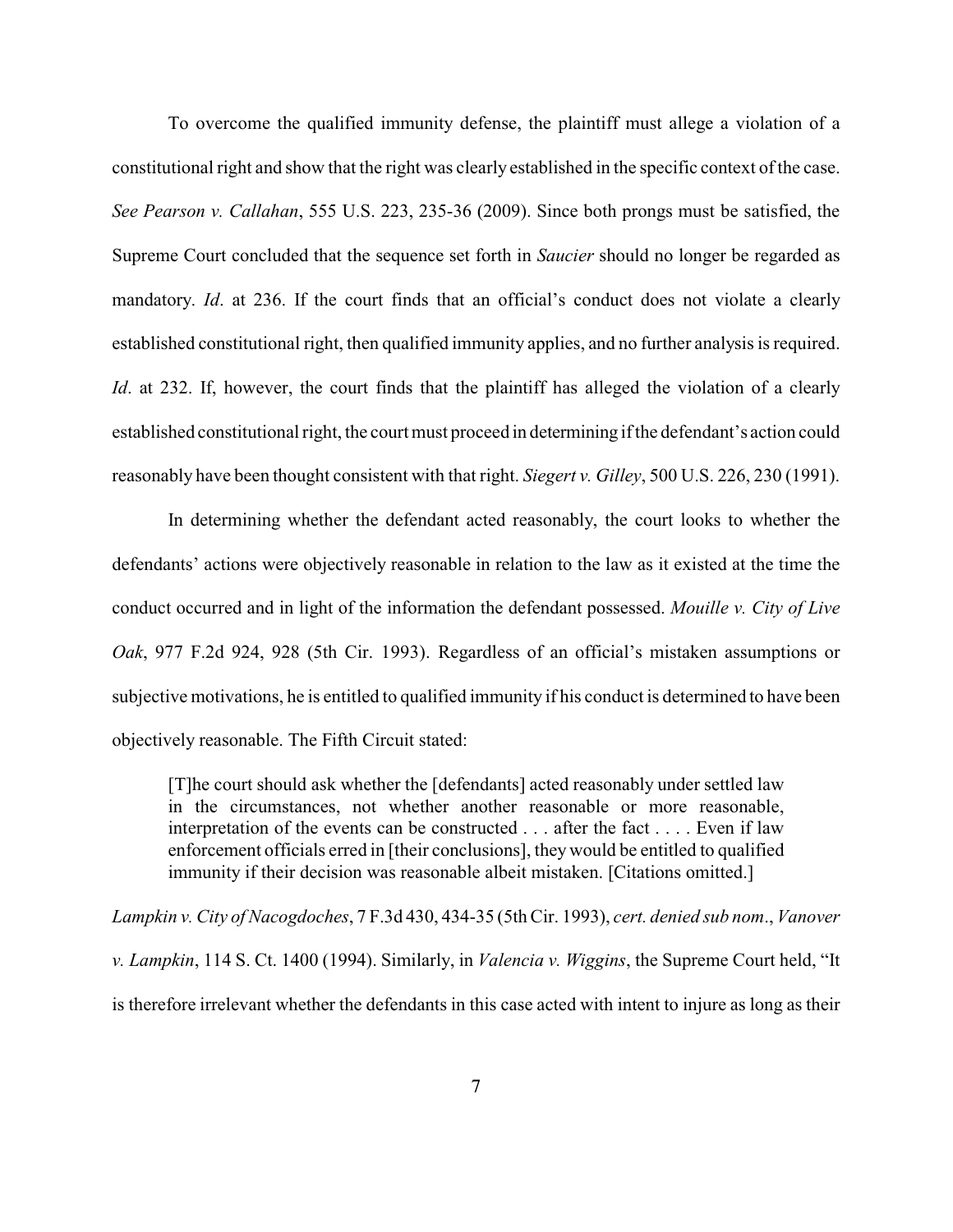conduct was objectively reasonable." 981 F.2d 1440, 1448 (5th Cir. 1993), *cert. denied*, 509 U.S. 905 (1993).

A review of the record shows that Plaintiff's claims do not rise to the level of deliberate indifference to a serious medical need. "Deliberate indifference is an extremely high standard to meet." *Domino v. Texas Dept. Of Criminal Justice,* 239 F.3d 752, 756 (5th Cir. 2001). Deliberate indifference to the serious medical needs of an inmate violates the Eighth Amendment and states a cause of action under 42 U.S.C. § 1983. *Estelle v. Gamble*, 429 U.S. 97, 105 (1976). Deliberate indifference constitutes "unnecessary and wanton infliction of pain." *Id*., at 104. To establish deliberate indifference, a plaintiff must show the defendant was both (1) aware of facts from which he could infer a substantial risk of serious harm to the inmate's health, and (2) actually inferred there was a substantial risk of serious harm to the inmate's health. *Farmer v. Brennan*, 511 U.S. 825, 837 (1994). A "delay in medical care can only constitute an Eighth Amendment violation if there has been deliberate indifference [that] *results in substantial harm*." *Easter v. Powell*, 467 F.3d 459, 464 (5th Cir. 2006) (emphasis in original). "Actions and decisions by officials that are merely inept, erroneous, ineffective or negligent do not amount to deliberate indifference and thus do not divest the official of qualified immunity." *Doe v. Dallas Independent School District*, 153 F.3d 211, 219 (5th Cir. 1998). Negligence in diagnosing or treating a medical condition is not sufficient. *Estelle*, 429 U.S. at 105-06. Similarly, mere disagreement with medical treatment does not constitute deliberate indifference. *Rogers v. Boatright*, 709 F.3d 403, 410 (5th Cir. 2013).

"Medical records of sick calls, examinations, diagnoses, and medications may rebut an inmate's allegations of deliberate indifference." *Banuelos v. McFarlane*, 41 F.3d 232, 235 (5th Cir.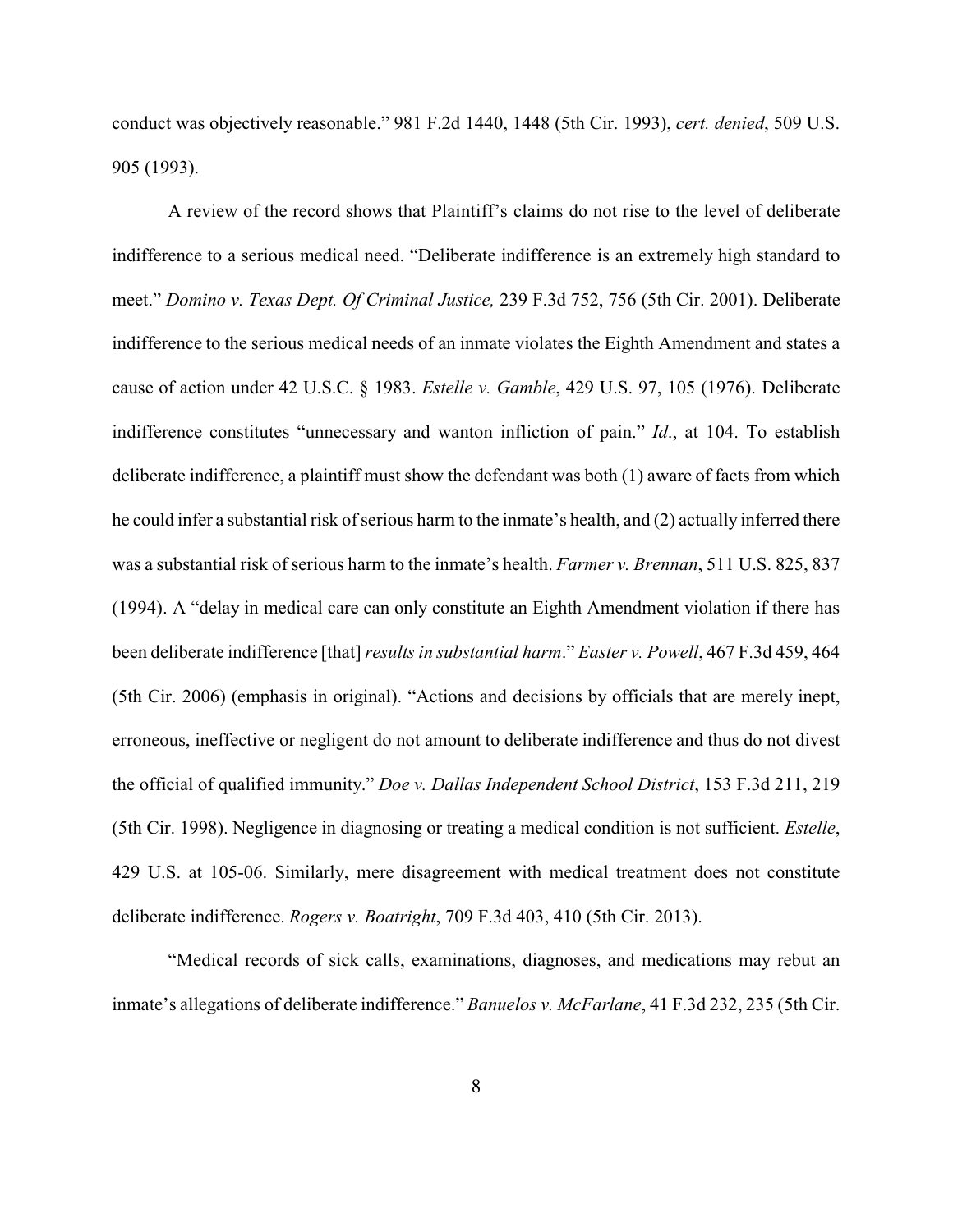1995). A plaintiff must show he was refused treatment, his complaints were ignored, he was treated incorrectly intentionally, or any other similar conduct clearly evincing a wanton disregard for any serious medical needs. *Estelle*, 429 U.S. at 105-06.

In the instant case, two of Plaintiff's claims are mere disagreements with treatment choices - (1) Dr. Rajwani's refusal to lower Plaintiff's dosage of insulin, and (2) Dr. Rajwani's refusal to change medications, from insulin to Metformin. Although Plaintiff's appointment with Dr. Rajwani on October 7, 2015, escalated to the point that Dr. Rajwani asked Plaintiff to sign a refusal of treatment, Dr. Rajwani, the medical profession, gets to choose the medical treatment plan. Plaintiff's disputes over his insulin dosage and insulin versus metformin are mere disagreements with Dr. Rajwani's medical treatment plan. Thus, these claims do not constitute deliberate indifference. *Rogers*, 709 F.3d at 410. The claims must be dismissed pursuant to Rule 12(b)(6) for failure to state a claim.

Plaintiff also complains about a week-long delay in diabetes treatment, between October 7 and October 14, 2015. However, he fails to show substantial harm from any delay in medical treatment. Delayin medical care can onlyconstitute an Eighth Amendment violation when deliberate indifference results in substantial harm. *Mendoza v. Lynaugh*, 989 F.2d 191, 195 (5th Cir. 1993). Here, Plaintiff asserts the nurses did not give him insulin for a week until a doctor ordered the doses restored, at which point, he presumably began to feel better. Plaintiff's first opportunity to claim any harm from the delay was when he went to medical and a nurse asked him what was wrong because he was pale. Once Plaintiff filed this lawsuit, he alleged numerous symptoms from the purported gap, "severe medical trauma, major headaches, muscle cramps, sharp pains in feet and legs, stomach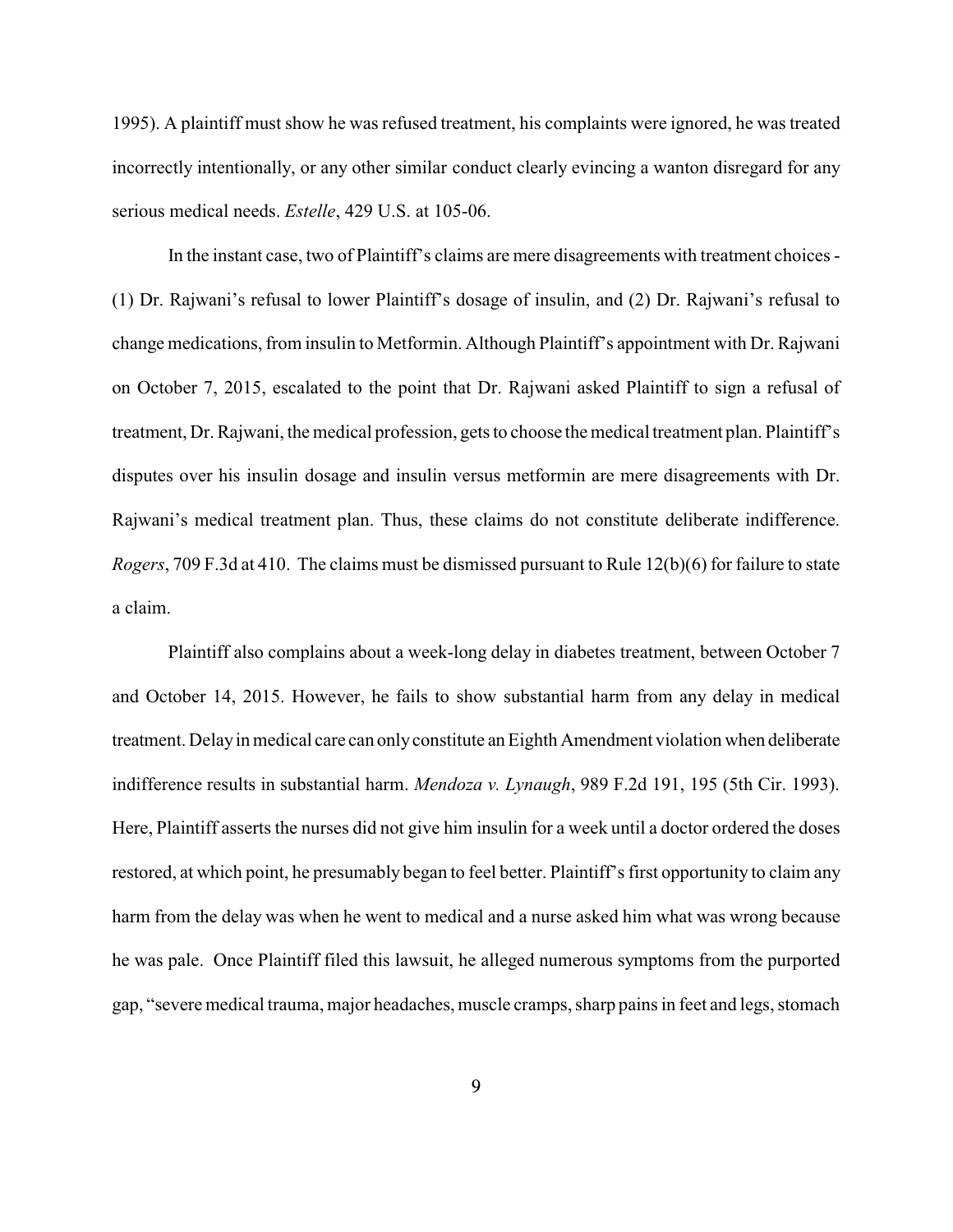aches, blurred vision and un-balanc [sic], loss of feeling." Thus, Plaintiff's claims allege only minor medical inconveniences except for his conclusory claim of "severe medical trauma." Plaintiff's conclusory statement concerning "severe medical trauma" is insufficient to state a claim. *Rios*, 44 F.3d at 421. In sum, Plaintiff fails to allege substantial harm from the delay of treatment; accordingly, this claim must also be dismissed pursuant to Rule 12(b)(6) for failure to state a claim upon which relief can be granted.

## **PERSONAL INVOLVEMENT**

To hold a defendant liable under a § 1983 claim, a plaintiff must show the defendant was personally involved in the alleged constitutional violation. Personal involvement is an essential element. *Thompson v. Steele*, 709 F.2d 381, 382 (5th Cir. 1983). A plaintiff must establish a causal connection between the alleged constitutional deprivation and the defendant whom he would hold responsible. *See Lozano v. Smith*, 718 F.2d 756, 768 (5th Cir. 1983). Here, Plaintiff fails to allege any personal involvement by Dr. Rajwani or supervisory-capacity liability for his claim that he went without medical treatment for a week. Specifically, he alleged:

I kept getting lay in to go get insulin[,] but the nurses would not give me insulin. And they stopped] giving me lay ins to go[,] so I didn't. It was from 10-7-15 to about 10- 14-15 that I didn't get [anything] for my body for sugar level to stay normal and not hurt me.

As shown, Plaintiff did not allege that Dr. Rajwani failed to give him insulin, nor does he allege that Dr. Rajwani, as a supervisor, ordered the nurses not to give him insulin. Plaintiff fails to allege personal involvement or supervisory-capacity liability by Dr. Rajwani regarding the week he allegedly went without diabetes treatment. Accordingly, this claim must be dismissed pursuant to Rule 12(b)(6) for failure to state a claim upon which relief can be granted.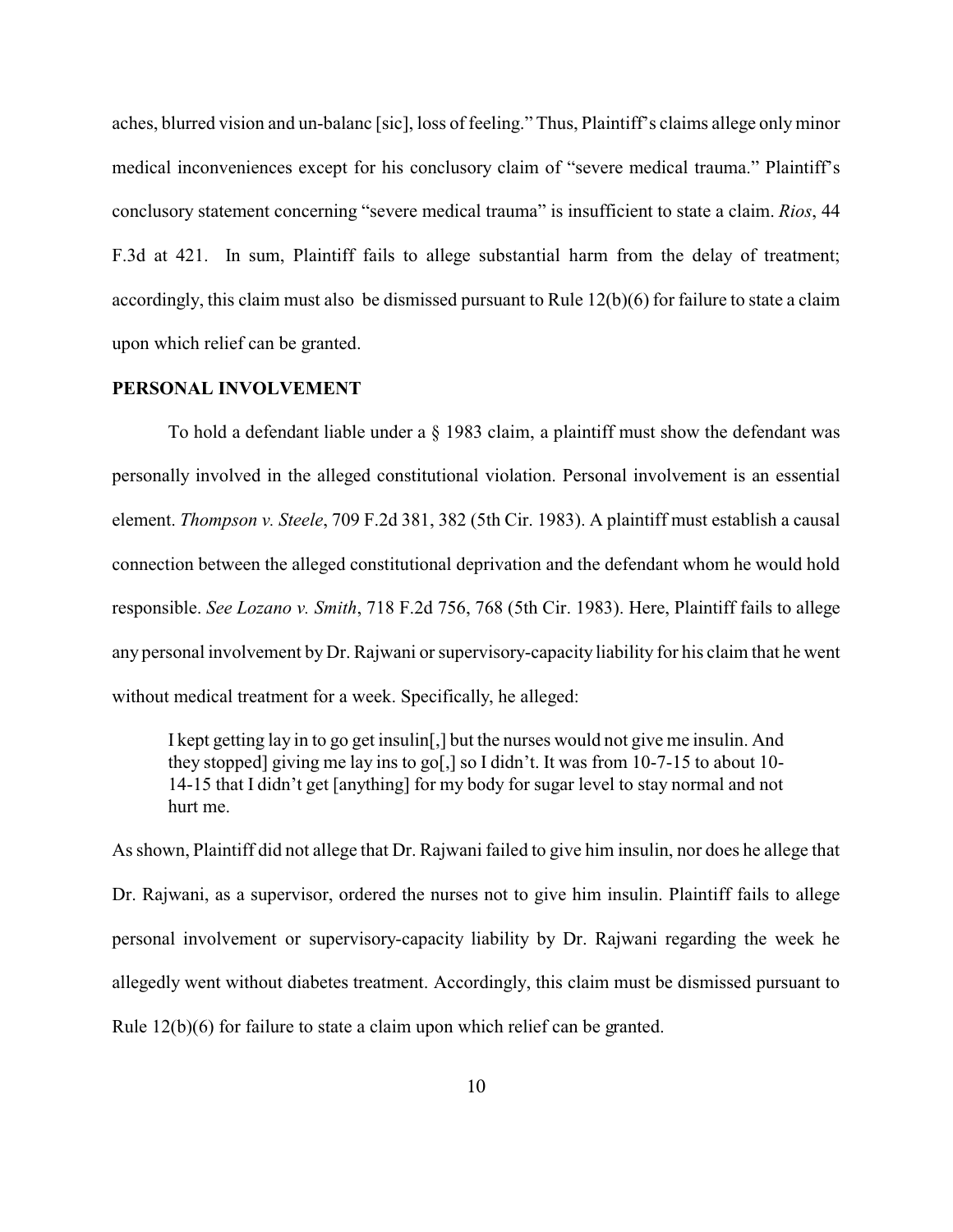### **HIPAA CLAIM**

Plaintiff also claims his rights were violated because Dr. Rajwani refused to return to the privacy of his office to continue their discussion concerning the appropriate medical treatment. HIPAA generally provides for confidentiality of medical records. 42 U.S.C. §§ 1320d-1 to d-7. Private rights of action to enforce federal law must be created by Congress. *Alexander v. Sandoval,* 532 U.S. 275, 286 (2001). HIPAA has no express provision creating a private cause of action. *Banks v. Dallas Hous. Auth.*, 271 F.3d 605, 608 (5th Cir. 2001). HIPAA limits enforcement of the statute to the Secretary of Health and Human Services. 42 U.S.C. §§ 1320d-1 to d-7. The Fifth Circuit has unequivocally held that HIPAA does not create a private right of action, and therefore, no federal subject matter jurisdiction exists. *Acara v. Banks*, 470 F.3d 569, 572 (5th Cir. 2006). Even assuming *arguendo* that Plaintiff could bring this claim, the disclosure he alleges was incidental to Dr. Rajwani's permitted disclosure to Plaintiff for his treatment. Plaintiff's allegation of a HIPAA privacy rule violation must be dismissed pursuant to Rule 12(b)(6) for failure to state a claim upon which relief can be granted.

#### **TDCJ AND UTMB CLAIMS**

In Plaintiff's original complaint, he named one defendant - "Imran Rajwani, Medical Director, UTMB, c/o Buster Cole State Jail." He complains only of the medical care received by Dr. Rajwani, asking for an investigation and a hearing and "to be compensated for all damages." Plaintiff then filed an Amended Complaint, styled as "Steven Walker v. TDCJ Medical Dept Imran Rajwani, M.D." Although Plaintiff's Amended Complaint states it seeks \$250,000 in equitable relief from TDCJ, \$250,000 in compensatory damages from UTMB (University of Texas Medical Branch), and \$500,000 from Dr. Rajwani, Dr. Rajwani is the only proper Defendant.